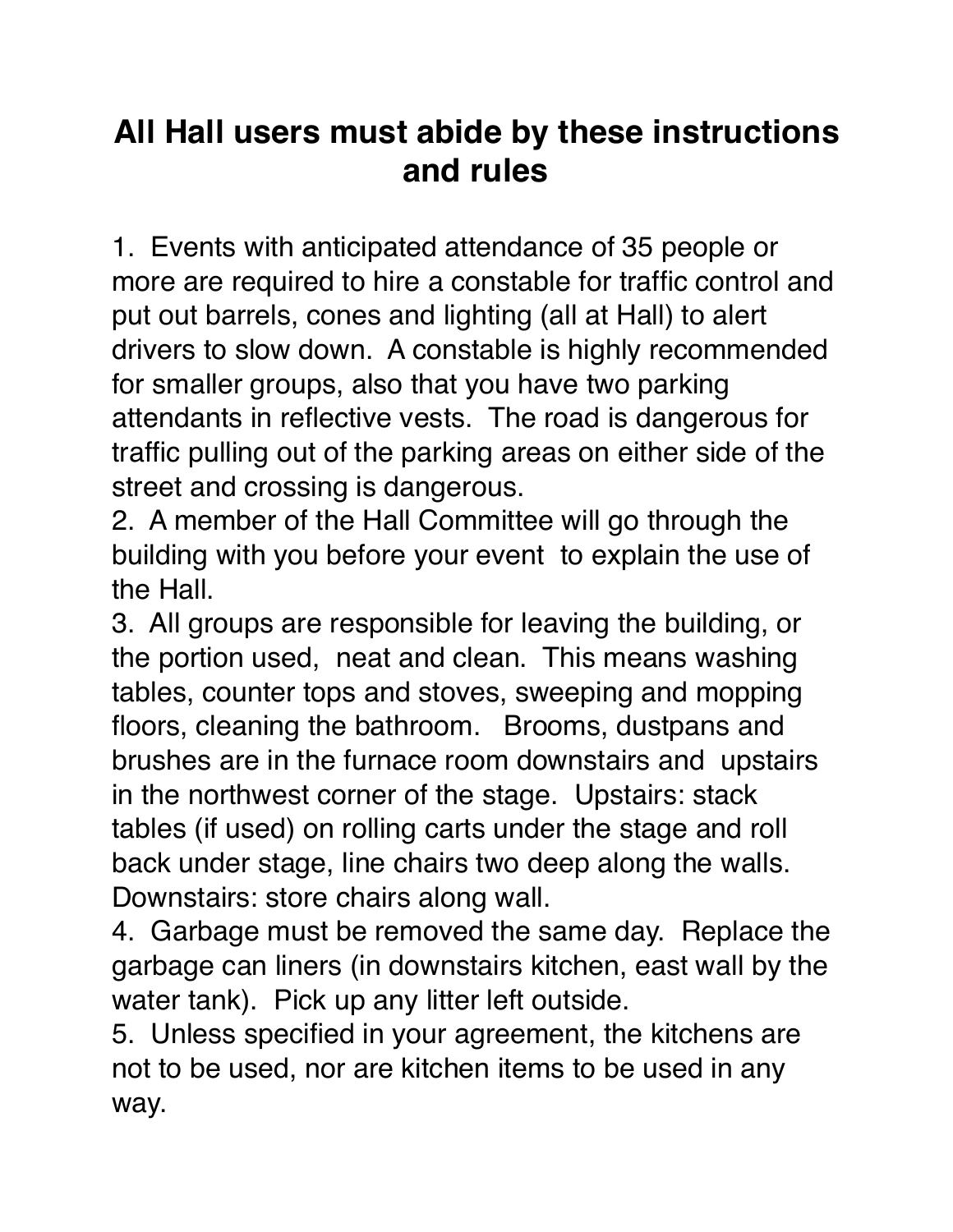6. No equipment may be taken outside or removed from the Hall, i.e., tables, chairs, utensils, pots and pans, small appliances, etc., without permission.

7. All groups are responsible for the repair or replacement of damaged furniture or fixtures.

8. Smoking is not allowed at the Hall, inside or out, or on the church grounds

9. Parking permitted in three areas: around the church, in the lot south of the Hall, or in the field south of the church. No parking on the street. If plowing is required in the winter each of these three areas is \$40 to plow.

10. Maximum occupancy upstairs is 120; downstairs is 60.

11. Nothing may be taped, stapled, nailed or attached in any way to the walls or ceilings.

12. Unplug all appliances before leaving. Turn out lights, close doors and windows.

13. Leave refrigerator doors open and unplug the cords. 14. There are towels , dishcloths and hot pads in the bin under the table opposite the south kitchen door. Please leave what you use on the same table.

15. Alcohol: the only two conditions under which alcohol may be served:

a. The event is catered by a company that is licensed and insured with a minimum limit of liability of \$1,000,000 per occurrence for serving liquor. The caterer is required to name the West Newbury Hall and West Newbury Congregational Church as "Additional Insured" on their policy for the dates of the event. This coverage must be